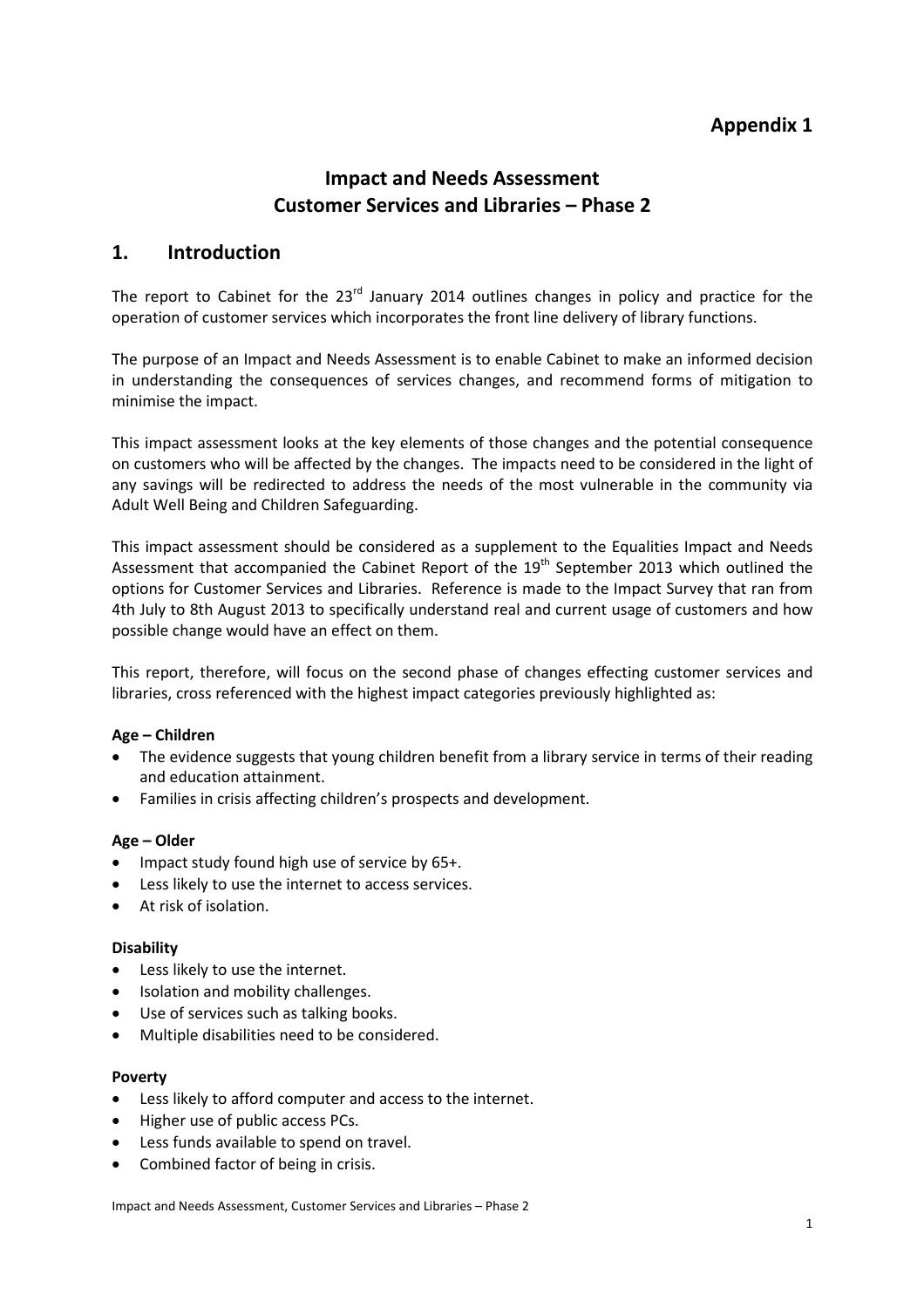## **Rural**

- Access to services locally.
- Reduced options for public transport.
- Combined factor with poverty, disability and age to create isolation.

Geography in terms of access to services is not a protective characteristic, but is considered in this report due to the rural nature of the county and the sparseness of the population. Poverty is also not listed as a protective characteristic but given consideration in this report due to Herefordshire's low wage economy and the multiplier effect poverty has on disadvantage.

The 19<sup>th</sup> September Impact and Needs Assessment also highlighted that a person might face several challenges that will have an impact on ability to access services. Also, characteristics will change during people's life time, for example disability or poverty may be a temporary factor.

# **2. New Approach to Service Delivery and mitigation**

The tables below offer an overview of the impact on the people likely to be affected by the new approach to service delivery.

Key: Under each category is a "star" system with the following relevance:

\*no or limited negative impact

\*\*relevant negative impact but not significant with mitigation

\*\*\*high negative impact with high levels mitigation required

## **2.1 Case Base**

| Case based approach to focus on combined needs of people who have no other option to use face<br>to face or phone contact due to the nature of the service or personal circumstances. |                                                                                                                              |  |  |  |
|---------------------------------------------------------------------------------------------------------------------------------------------------------------------------------------|------------------------------------------------------------------------------------------------------------------------------|--|--|--|
| Age - Children                                                                                                                                                                        | Limited relevance with positive impact in dealing with a range of family based<br>issues captured or referred at one time.   |  |  |  |
| Age - Older<br>*                                                                                                                                                                      | Positive impact in enabling several issues to be addressed at one contact.                                                   |  |  |  |
| Disability<br>$\ast$                                                                                                                                                                  | Positive impact as a person with disability may have a number of interactions<br>with the council that need to be addressed. |  |  |  |
| Poverty<br>$\ast$                                                                                                                                                                     | Positive impact to support a range of opportunities that may help a person or<br>family in poverty.                          |  |  |  |
| Rural<br>$\ast$                                                                                                                                                                       | Limited relevance.                                                                                                           |  |  |  |

Mitigation:

• Ensure a joined-up approach to cross department services and effective back office referral system.

## **2.2 Use of the Internet**

| To migrate use to internet access from people phoning or visiting one of the contact centres. |                                                                                     |  |  |  |  |
|-----------------------------------------------------------------------------------------------|-------------------------------------------------------------------------------------|--|--|--|--|
| Age – Children                                                                                | Limited impact as children and young people are high users of the internet.         |  |  |  |  |
| Age – Older<br>***                                                                            | High impact with high proportion of older people never having used the<br>internet. |  |  |  |  |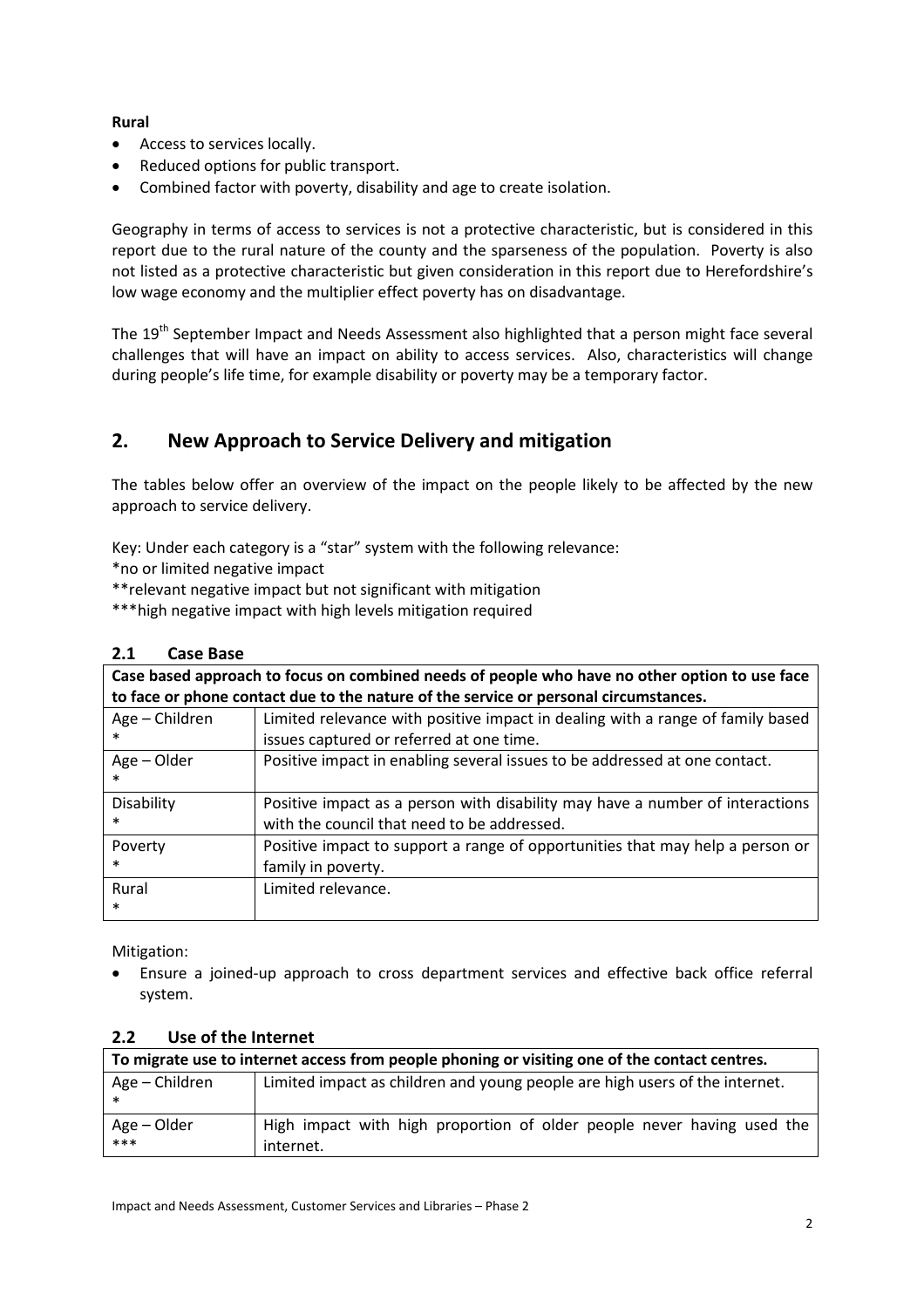| Disability | High impact with evidence that disabled people are less likely to use the  |
|------------|----------------------------------------------------------------------------|
| $***$      | internet.                                                                  |
| Poverty    | High impact with citizens unable to access the internet because of cost of |
| $***$      | equipment and subscription.                                                |
| Rural      | Medium impact due to broadband coverage in some rural areas.               |
| $***$      |                                                                            |

Mitigation:

- Increase the number of services available to access via the web.
- Continue to deliver superfast broadband roll-out in rural areas.
- Campaign of training and awareness for maximising internet use, specifically targeting older people and people with disabilities.
- Support service transformation through digital technologies to foster cultural change within service delivery and user experience.
- Increase the number of public access PCs and wifi in Customer Service Centres and Libraries, as well as other publicly used venues.

## **2.3 Retain services in Hereford, Ross and Leominster**

|                | Retain the level of Customer Service Centres and Libraries in Hereford, Ross and Leominster. |  |  |  |  |  |
|----------------|----------------------------------------------------------------------------------------------|--|--|--|--|--|
| Age - Children | Positive impact for access to learning through libraries, and family access to               |  |  |  |  |  |
| $\ast$         | <b>Customer Service Centres.</b>                                                             |  |  |  |  |  |
| Age - Older    | High usage of libraries from older people having a positive impact on retaining              |  |  |  |  |  |
| $\ast$         | services, with the potential to access other services on sites.                              |  |  |  |  |  |
| Disability     | Positive impact on access to library buildings as considered "safe" centres with             |  |  |  |  |  |
| $\ast$         | access to learning and recreation.                                                           |  |  |  |  |  |
| Poverty        | Positive impact on accessing services. Free library service, including public                |  |  |  |  |  |
| $\ast$         | access PCs and information on job opportunities. Access to benefit advice,                   |  |  |  |  |  |
|                | home point services and payment at customer service centres.                                 |  |  |  |  |  |
| Rural          | Positive impact as major bus routes lead to Hereford City and the market                     |  |  |  |  |  |
| $\ast$         | towns.                                                                                       |  |  |  |  |  |

Mitigation:

• Maximise the use of the sites through offering a range of services from across the local authority and external partners.

#### **2.4 Risk to centres in Kington, Bromyard, Belmont and Ledbury**

|                | Reduced funding for the smaller libraries of Kington, Bromyard, Belmont and Ledbury. |  |  |  |  |
|----------------|--------------------------------------------------------------------------------------|--|--|--|--|
| Age - Children | High impact on children who access the libraries in those areas and who use          |  |  |  |  |
| ***            | the services to access reading material, use the public access PCs or use the        |  |  |  |  |
|                | centres for recreation.                                                              |  |  |  |  |
| Age - Older    | The impact study showed high use of libraries by older people, therefore high        |  |  |  |  |
| ***            | impact on older people in that area who use the facilities, includes older           |  |  |  |  |
|                | people who prefer face to face customer services.                                    |  |  |  |  |
| Disability     | High impact on people who use the venues as considered "safe" sites. Specific        |  |  |  |  |
| ***            | issue for people who access services and benefits via customer services.             |  |  |  |  |
| Poverty        | High impact specifically on users of the public access PCs. Use centres to           |  |  |  |  |
| ***            | access benefits, advice or employment opportunities.                                 |  |  |  |  |
| Rural          | High impact on people who use the sites, especially considering potential            |  |  |  |  |
| ***            | reduction to public transport and higher cost of fuel for additional travel.         |  |  |  |  |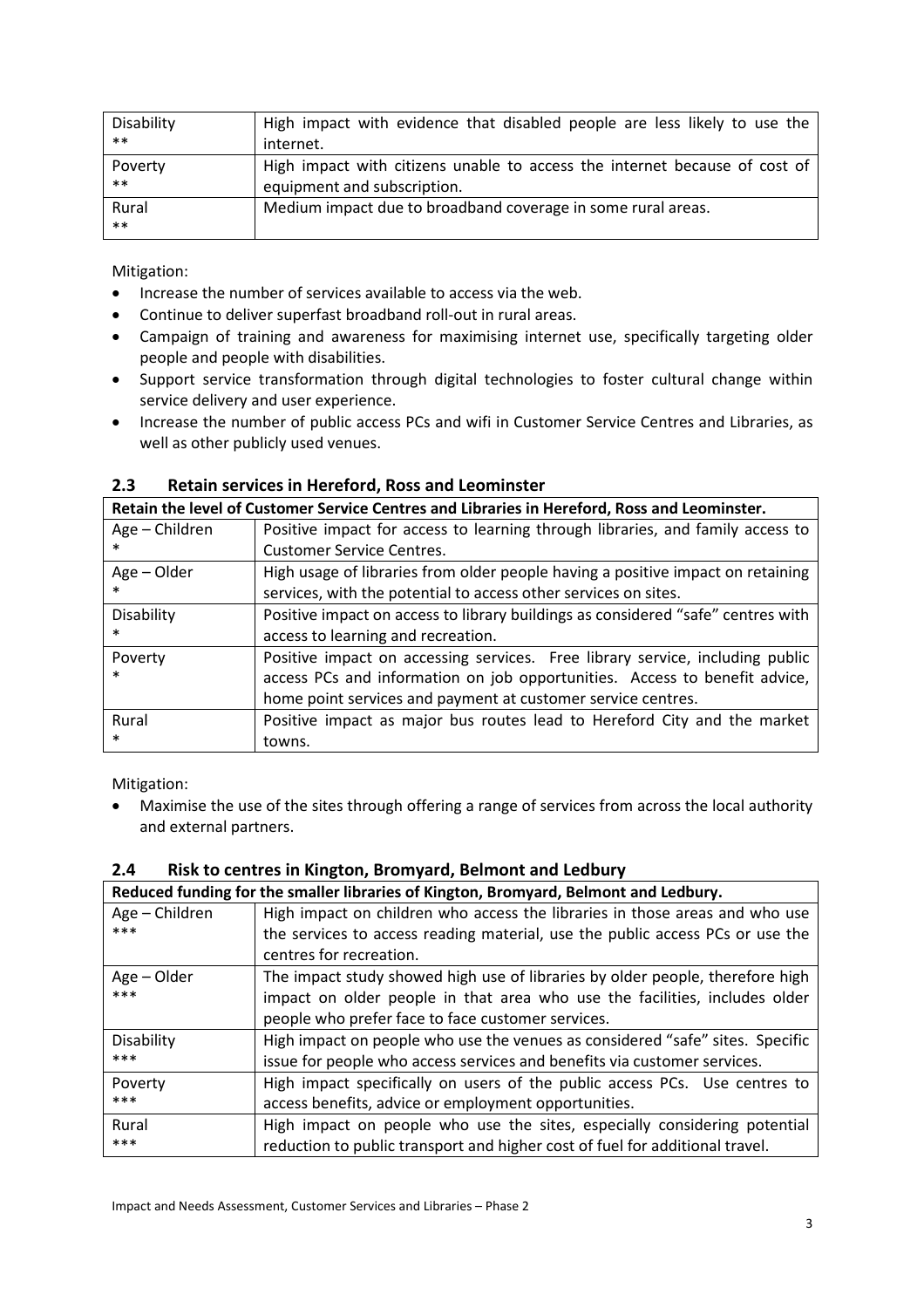## Mitigation:

Realise the savings from April 2015 in order to explore and establish ways of retaining services through partnership by:

- Work with local groups / local councils to facilitate the existing opening hours including becoming community libraries
- Generate external income to cover costs, include hire of venue
- Create co-located services to maximise the use of the centres and share costs
- New partners based on cost sharing and mutual benefits in the operation of sites.

## **2.5 Cashless services**

**Operate a cashless system within the Customer Service to reduce officer time and additional space made available in the facilities.** 

| Age - Children | No impact. Some links to families in poverty to pay in cash.                  |  |  |  |
|----------------|-------------------------------------------------------------------------------|--|--|--|
| Age - Older    | High impact with older people using centres to make payments based on trust   |  |  |  |
| ***            | of the local authority and less likely to use the internet.                   |  |  |  |
| Disability     | Medium impact as customers with disabilities will have to change their        |  |  |  |
| $***$          | payment methods which may cause difficulties.                                 |  |  |  |
| Poverty        | High impact with people on low incomes as less likely to have bank account to |  |  |  |
| ***            | use. Cashless approach. Also poverty a barrier to access services via the     |  |  |  |
|                | internet.                                                                     |  |  |  |
| Rural          | Low impact, though an issue when compounded with limited access to the        |  |  |  |
| $\ast$         | internet and need to travel to locations to make payments.                    |  |  |  |

Mitigation:

- Promote alternative payment locations and methods, including PayPoints, post office payments, via phone and on-line
- Ensure all payments to the council have the ability to make alternatives to cash payments
- Additional public access PCs in libraries and other public venues.

## **2.6 Traded Service**

| Increase opportunity for traded services, generating additional income and instigate partnership<br>based on financial benefit. |                                                                                                                                                          |  |  |  |  |
|---------------------------------------------------------------------------------------------------------------------------------|----------------------------------------------------------------------------------------------------------------------------------------------------------|--|--|--|--|
| Age - Children<br>$\ast$                                                                                                        | No impact. Possible link to families in poverty if services are charged for.                                                                             |  |  |  |  |
| Age – Older<br>$\ast$                                                                                                           | No impact. Possible link to older people in poverty.                                                                                                     |  |  |  |  |
| Disability<br>$\ast$                                                                                                            | No impact. Possible link to disabled people in poverty.                                                                                                  |  |  |  |  |
| Poverty<br>$***$                                                                                                                | Potentially high impact on people in poverty depending on the nature of the<br>service being charged for and linked to increased cost of living.         |  |  |  |  |
| Rural<br>$\ast$                                                                                                                 | No impact, though compounded when linked to other factors that reduce<br>disposable income e.g. increased cost of living, fuel poverty, utility charges. |  |  |  |  |

Mitigation:

• Consider charging on a case by case basis and its effects of people in poverty.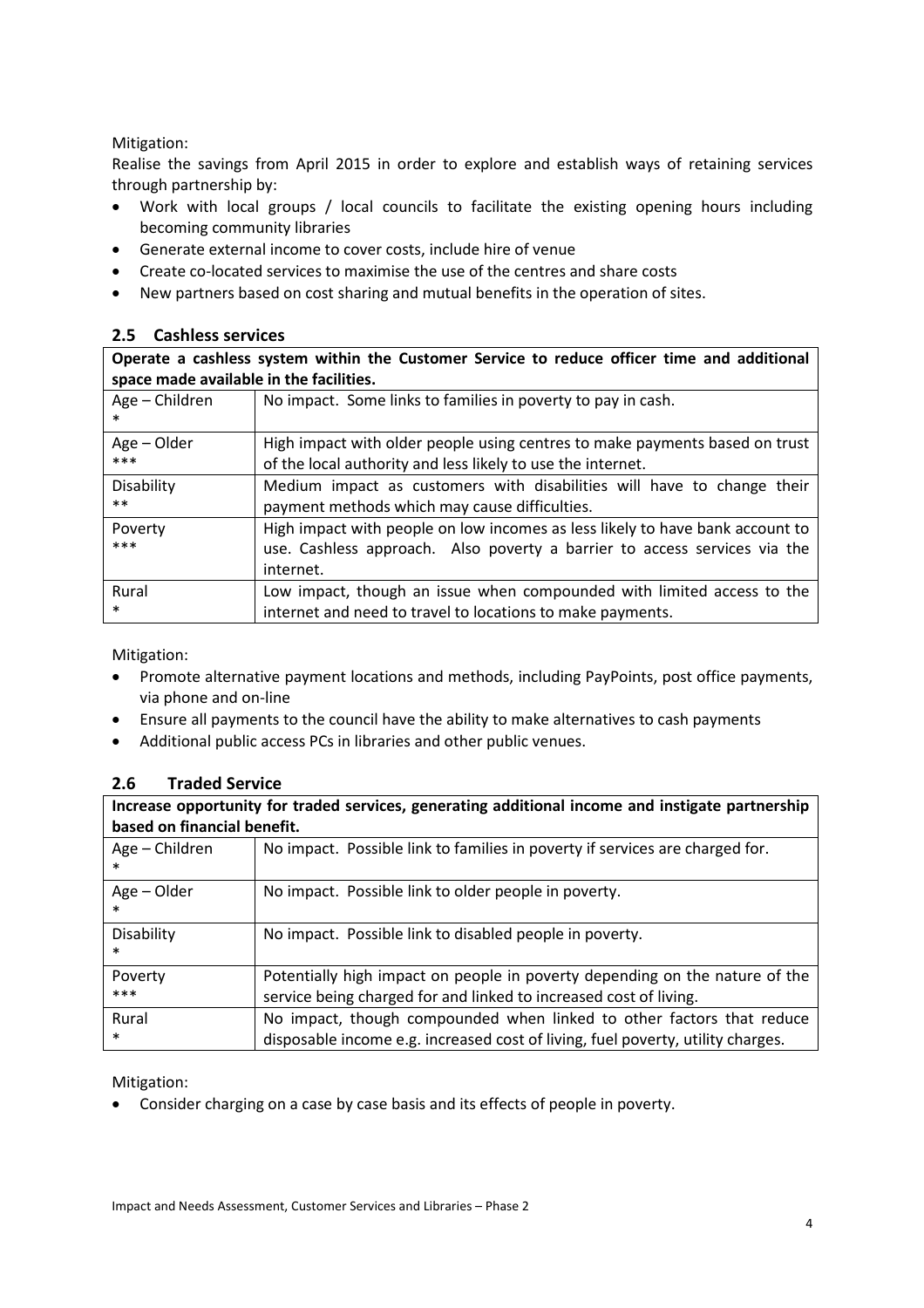# **3. Data and Evidence Base**

This part of the report reviews relevant data and evidence on highest levels of negative impacts relating to:

- Reducing or withdrawing lower use Customer Service Centres and Libraries
- Migrating to digital services with less face to face, phone services and cashless systems.

This is set against highest level of negative impact:

- People of an older age
- Low income and poverty
- Ability to access services due to rural isolation.

## **3.1 General profile of Herefordshire by Age and Disability**

Herefordshire has an older age profile than both the region and England and Wales, with a noticeably higher proportion of its population in the older age groups. Just over a fifth of Herefordshire's population is aged 65 and over (22%), compared to 16% nationally<sup>1</sup>. The numbers of older people have grown more rapidly locally than nationally, a trend which is expected to continue as the post-war 'baby-boom' generation moves into old age.

|                  | <b>Male</b> |        | Female |        | <b>Total</b> |        |
|------------------|-------------|--------|--------|--------|--------------|--------|
| <b>Age Group</b> | number      | %      | number | %      | number       | %      |
| $0 - 15$         | 16,200      | 17.8%  | 15,400 | 16.4%  | 31,500       | 17.0%  |
| $16 - 24$        | 9,200       | 10.1%  | 8,600  | 9.2%   | 17,800       | 9.6%   |
| $25 - 44$        | 21,200      | 23.3%  | 20,800 | 22.2%  | 42,100       | 22.8%  |
| 45-64            | 25,900      | 28.4%  | 26,800 | 28.5%  | 52,700       | 28.5%  |
| 65-74            | 10,600      | 11.6%  | 11,200 | 11.9%  | 21,800       | 11.8%  |
| $75+$            | 8,000       | 8.8%   | 11,100 | 11.8%  | 19,000       | 10.3%  |
| All ages         | 91,100      | 100.0% | 93,900 | 100.0% | 184,900      | 100.0% |

#### **Age profile of Herefordshire**

*Source: Office for National Statistics 2012 mid-year estimates* 

The number of people aged 65+ forecasted to be living in Herefordshire by 2031 will be 62,600. In particular, the number of people aged 85+ to 12,200 in 2031. This is reflected in the table below.

#### **Mid-year estimates and forecasts**

|                  |         | <b>Mid-year estimates</b> | 2011-based forecasts |         |         |
|------------------|---------|---------------------------|----------------------|---------|---------|
|                  | 2001    | 2011                      | 2012                 | 2021    | 2031    |
| Under 16         | 34,000  | 31,400                    | 31,500               | 32,400  | 32,300  |
| 16 to 64         | 107,200 | 112,900                   | 112,600              | 110,600 | 110,300 |
| 65 and over      | 33,700  | 39,400                    | 40,800               | 50,700  | 62,600  |
| Total population | 175,800 | 183,600                   | 184,900              | 193,700 | 205,300 |

*Source: Office for National Statistics mid-year estimates; 2011-based forecasts, GL Hearn Property Consultants* 

 $\overline{a}$ 

 $<sup>1</sup>$  Understanding Herefordshire, 2013</sup>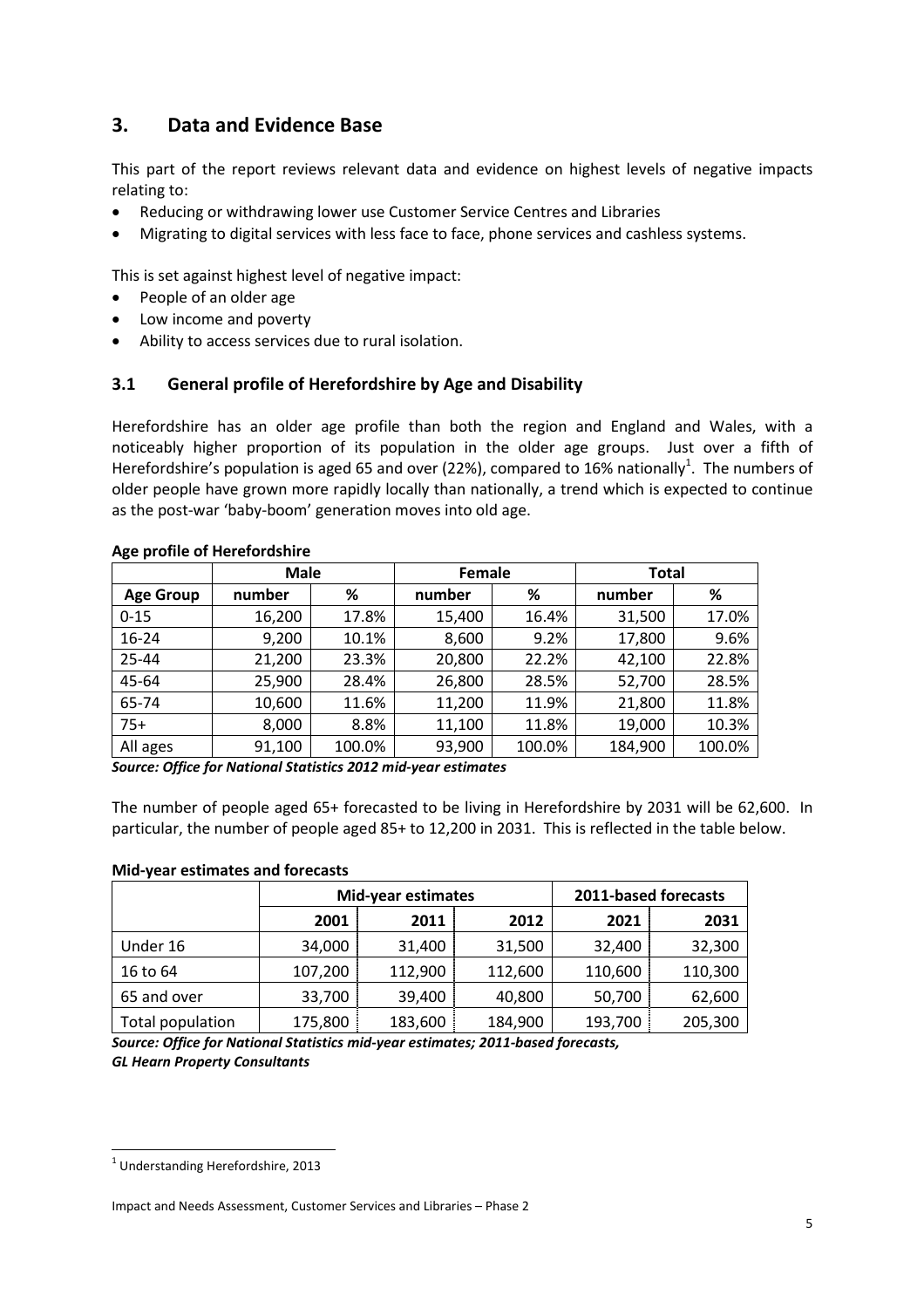Enabling older people to stay in their homes rather than residential care can enable people to have more control over their lives and is more cost effective than residential care (for the public sector or individual). However, isolation can be a key factor - 3.1m people in the UK over 65 years of age don't see family, friend or neighbour even once a week<sup>2</sup> and 51% over 75 years of age live alone, with just over 1 million (11%) aged 65+ say they always or often feel lonely<sup>3</sup>.

Impact on age was by far the most common characteristic mentioned in the responses to the Impact Study. Over a third (35%) of answers to the question of which groups would be particularly affected by the proposals mentioned the elderly or older people.

|               | Number of<br>Per cent of<br>respondents<br>respondents |      | Per cent of<br>population |
|---------------|--------------------------------------------------------|------|---------------------------|
| 0-15 years    | 91                                                     | 3%   | 17%                       |
| $16-24$ years | 116                                                    | 3%   | 10%                       |
| 25-44 years*  | 526                                                    | 16%  | 23%                       |
| 45-64 years*  | 1,021                                                  | 31%  | 29%                       |
| 65-74 years   | 935                                                    | 28%  | 12%                       |
| 75+ years     | 657                                                    | 20%  | 10%                       |
| All ages      | 3,346                                                  | 100% | 100%                      |

#### **Impact survey age profile**

*Source: Herefordshire Council* 

*\*c20 year measure* 

Often linked to older age is disability, specifically mobility. In the 2011 Census 18.7% of people said they had some form of limiting long term health problem or disability. This is similar to the national percentage and to the 2001 Census - this can include problems related to old age.

The 2012 Herefordshire Quality of Life survey asked the 22% of adults (aged 18+) respondents who said they had a limiting long-term illness what was the nature.

| LITTING JUNE LETTH INTESS                       |                                         |  |  |
|-------------------------------------------------|-----------------------------------------|--|--|
| Nature of limiting long term illness            | % of adults respondents who had an LLTI |  |  |
| Deaf / hard of hearing / acute hearing          | 12%                                     |  |  |
| Blind / partially sighted / sensitive to light  | 4%                                      |  |  |
| Learning disability or difficulty               | 4%                                      |  |  |
| Mental health                                   | 10%                                     |  |  |
| Progressive / chronic illness (e.g. MS, cancer) | 16%                                     |  |  |
| <b>Mobility difficulties</b>                    | 41%                                     |  |  |
| Other                                           | 42%                                     |  |  |

## **Limiting long term illness**

*Source: 2012 Herefordshire Quality of Life Survey (people can have more than one disability)* 

Responses to the Impact Study were broadly representative of the population, with 19% of respondents saying they had a disability, long-term illness or health problem (12 months or more) which limits their daily activities or the work they can do.

Disability was one of the most common characteristics mentioned in the responses to the question about whether the proposals would particularly affect any group of people. Comments ranged from

 $\overline{a}$ 

<sup>&</sup>lt;sup>2</sup> Participle.net

<sup>&</sup>lt;sup>3</sup> Agenda for Later Life, Age UK

Impact and Needs Assessment, Customer Services and Libraries – Phase 2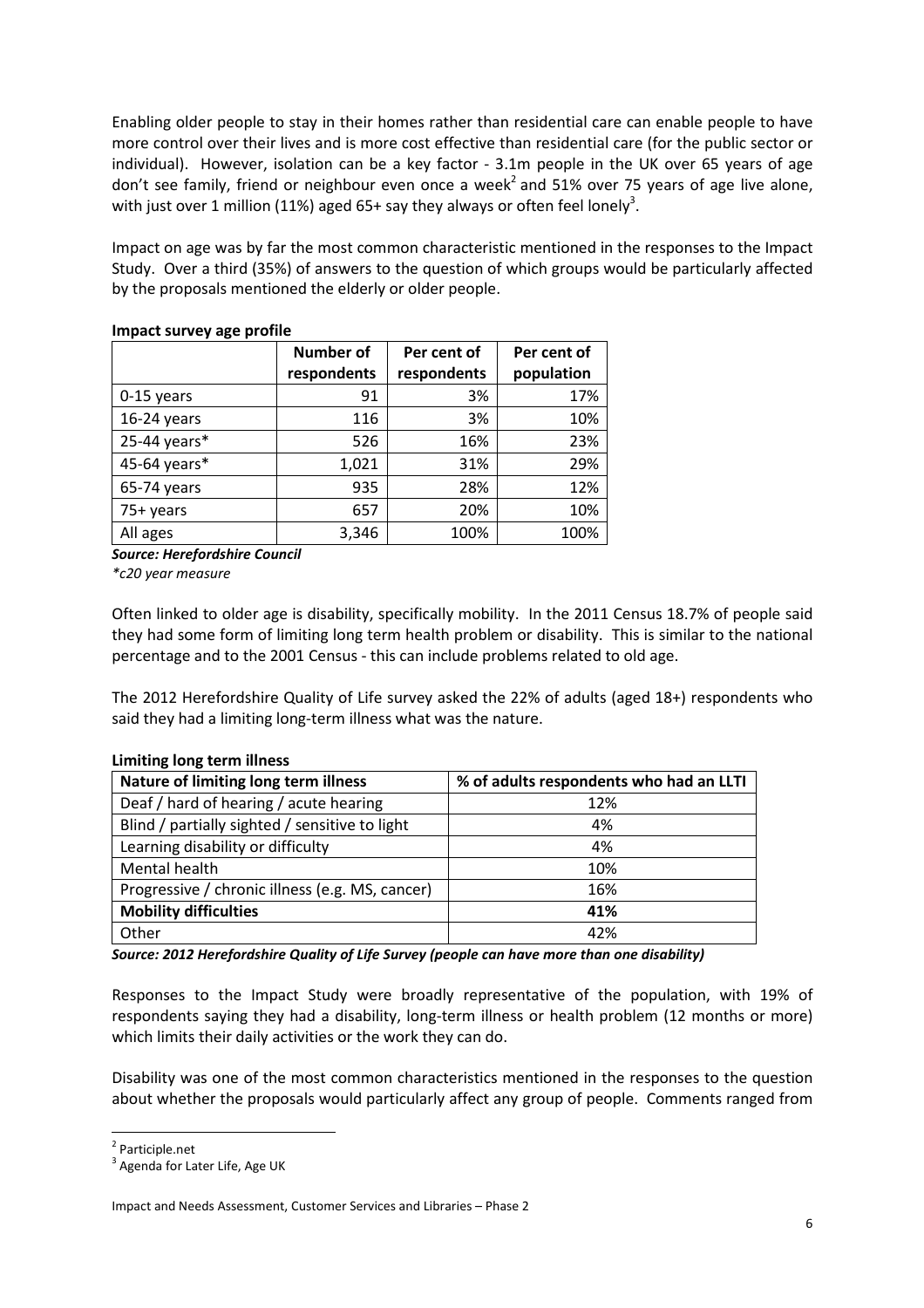people with mental disabilities needing face-to-face help, to the social aspect of talking to people (staff and others). From the transport difficulties that having to travel further would pose for those with mobility problems.

## **3.2 Poverty and Low Income**

Poverty is a lack of income (or material possessions) to such a level that it is not considered acceptable by society. Officially a household is considered to be in poverty if its income (after taxes and housing costs) is less than 60% of the average (median) income nationally. In 2007-08 (the latest date for which local authority estimates are available) this was equal to £199 per week for a couple with no children. In the same year an estimated 19% of households (14,500 households) in Herefordshire had income below this level<sup>4</sup>.

Nationally, of those people classed as living in poverty:

- o 22% are married families
- o 22% are working age adults (16-59 years)
- o 46% are lone parent households
- o 29% are under 16 years old
- o 16% are older people

Poverty can be a symptom of several circumstances – low wages (Herefordshire weekly wage is £384 compared to £512 nationally); unemployment which has increased as a result of the recession; under employment with the proportion of people working part-time. In Herefordshire 15% work part-time compared to 14% nationally<sup>5</sup>.

Also, there are links between poverty and health risks, poverty and education attainment for the most deprived neighbourhoods in Herefordshire<sup>6</sup>.

Whilst the greatest numbers of households in poverty live in urban areas, some households in rural areas also live in poverty. There are also other financial pressures associated with living in rural areas that, whilst not relevant to the official definition of poverty, do make it harder for residents of rural areas. Additional costs associated with transport and domestic heating mean some rural households have to spend more to achieve the same standards of living as equivalent households living in urban areas<sup>7</sup>.

## **3.3 Rurality**

 $\overline{a}$ 

54% of Herefordshire's population live in rural areas, of which 44% live in the most rural locations. Access to services particularly some health services such as the dentist, GP and hospital were felt to be difficult to access by Herefordshire residents, along with other services such as post office and public transport<sup>8</sup>. Also, internet coverage is often harder to deliver in rural areas as premises area a distance way of structures to enable broadband.

Survey 2010 and the UK competitiveness index<br><sup>6</sup> Userfardshire Joint Stratorie Needs Assessme

<sup>&</sup>lt;sup>4</sup> Poverty in Herefordshire (2012): http://factsandfigures.herefordshire.gov.uk/1975.aspx

<sup>5</sup> 2011 Census, Annual Population Survey, Annual Business Inquiry, Herefordshire Employers'

Herefordshire Joint Strategic Needs Assessment 2010

<sup>&</sup>lt;sup>7</sup> A Minimum Income Standard for Rural Households, Rowntree Foundations, 2010

<sup>&</sup>lt;sup>8</sup> Understanding Herefordshire, 2013

Impact and Needs Assessment, Customer Services and Libraries – Phase 2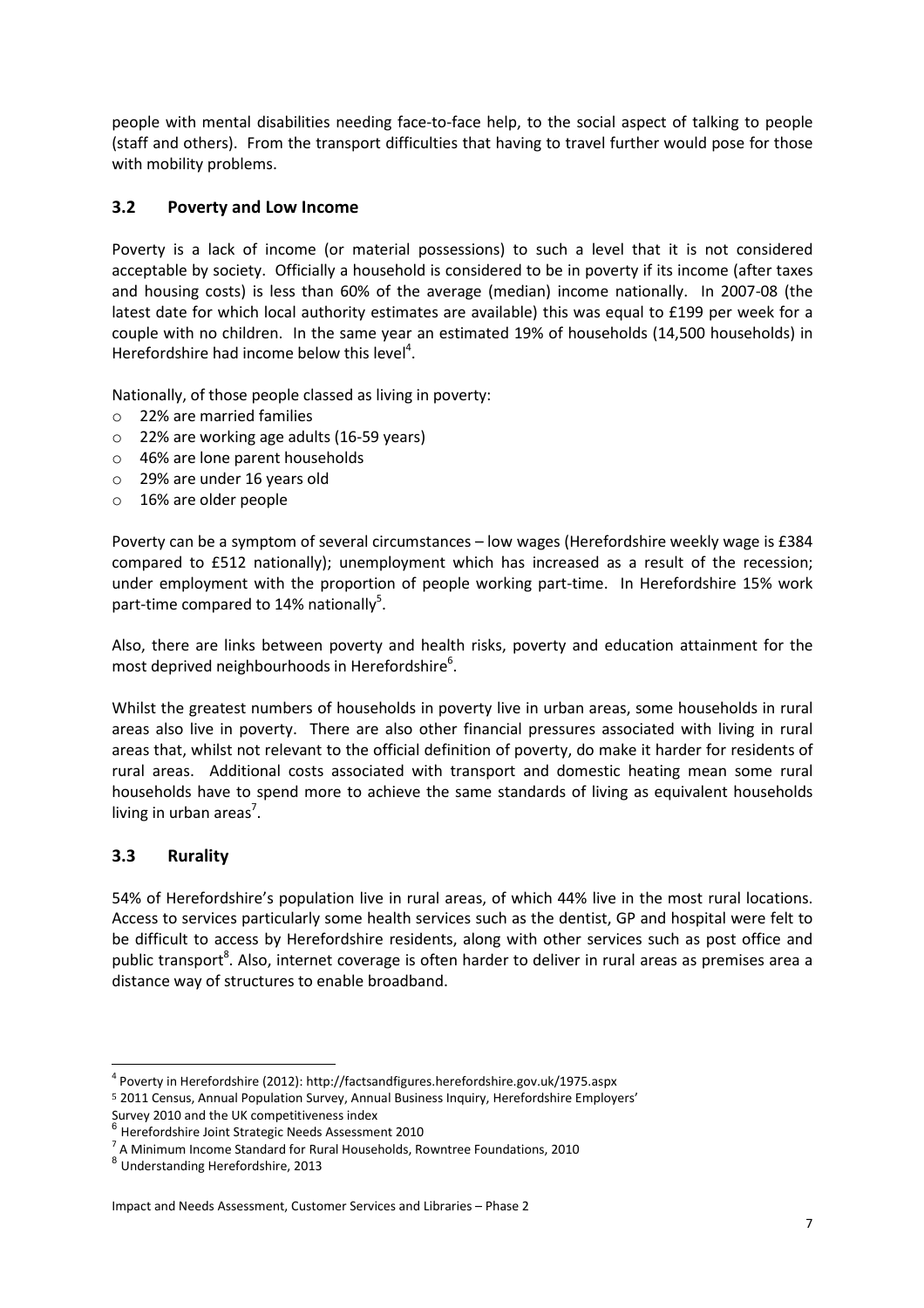49% of responses to the impact survey drove to a centre (41% "drove myself", and 8% via a lift). 44% people walked to a site showing that there was very local use (though a high number of responses came from the use of Hereford facilities reflecting the higher population use). Public transport was relatively low use at 10% of respondees.

# **4. Reducing or Withdrawing lower use Customer Service Centres and Libraries**

The following data profiles the centres at risk of closure referencing customer data, modes of access centres and a profile of the area in terms of poverty.

## **4.1 Kington**

#### **Customer Trends**

The Kington Centre is a combined Customer Service Centre and Library and has seen steady use over the last five years. The number of issues of stock (whether books or other media) has decreased likely based on the easier access to books over time, whilst as expected public access PC use has increased.

| <b>LINIGIY JEIVILE</b> |         |         |         |         |         |
|------------------------|---------|---------|---------|---------|---------|
| Library sites          | 2008-09 | 2009-10 | 2010-11 | 2011-12 | 2012-13 |
| <b>Visits</b>          | 38,242  | 35,096  | 35,434  | 34,435  | 36,227  |
| <b>Issues</b>          | 42,368  | 39,567  | 37,301  | 35,687  | 33,223  |
| <b>Reservations</b>    | 1,202   | 1,497   | 1.379   | 1,567   | 1,296   |
| <b>PC Sessions</b>     | 3,064   | 4.747   | 5,381   | 5,619   | 5,472   |

# **Library Service**

#### **Customer Services**

| <b>Site</b>               | <b>Annual Customer Services</b><br><b>Face-to-Face Contact</b> | <b>Annual Customer Services</b><br><b>Payments</b> |
|---------------------------|----------------------------------------------------------------|----------------------------------------------------|
| Kington Customer Services | 4.111                                                          | 4.217                                              |

#### **Access Accounts**

The table below shows by use the type of library stock accessed which reflects the number of issues under each category and gives some insight into age use. The library service offers access accounts (self-selected) which gives an insight of use by some protected characteristics, specifically disability.

| Adult                                                 | Age $18+$                | 12,163 |
|-------------------------------------------------------|--------------------------|--------|
| Teenplus                                              | Age 15-17                | 242    |
| Teenage                                               | Age 12-14                | 386    |
| Junior                                                | Age 5-11                 | 1,505  |
| Under 5                                               | Age $0-4$                | 497    |
| The criteria for entitlement to an Access card are:   | Access Adult             | 461    |
| Unpaid carers                                         | <b>Access Teenplus</b>   | 55     |
| Looked after children                                 | <b>Access Teenage</b>    | 24     |
| Blind and partially sighted<br>٠                      | Access Junior            | 0      |
| Claiming Disability Living Allowance or a Blue Badge  | <b>Access Under Five</b> | 0      |
| holder                                                |                          |        |
| Disability which prevents the holding of a book<br>٠  |                          |        |
| Dyslexia and others whose ability to read is impaired |                          |        |
| Learning difficulties.                                |                          |        |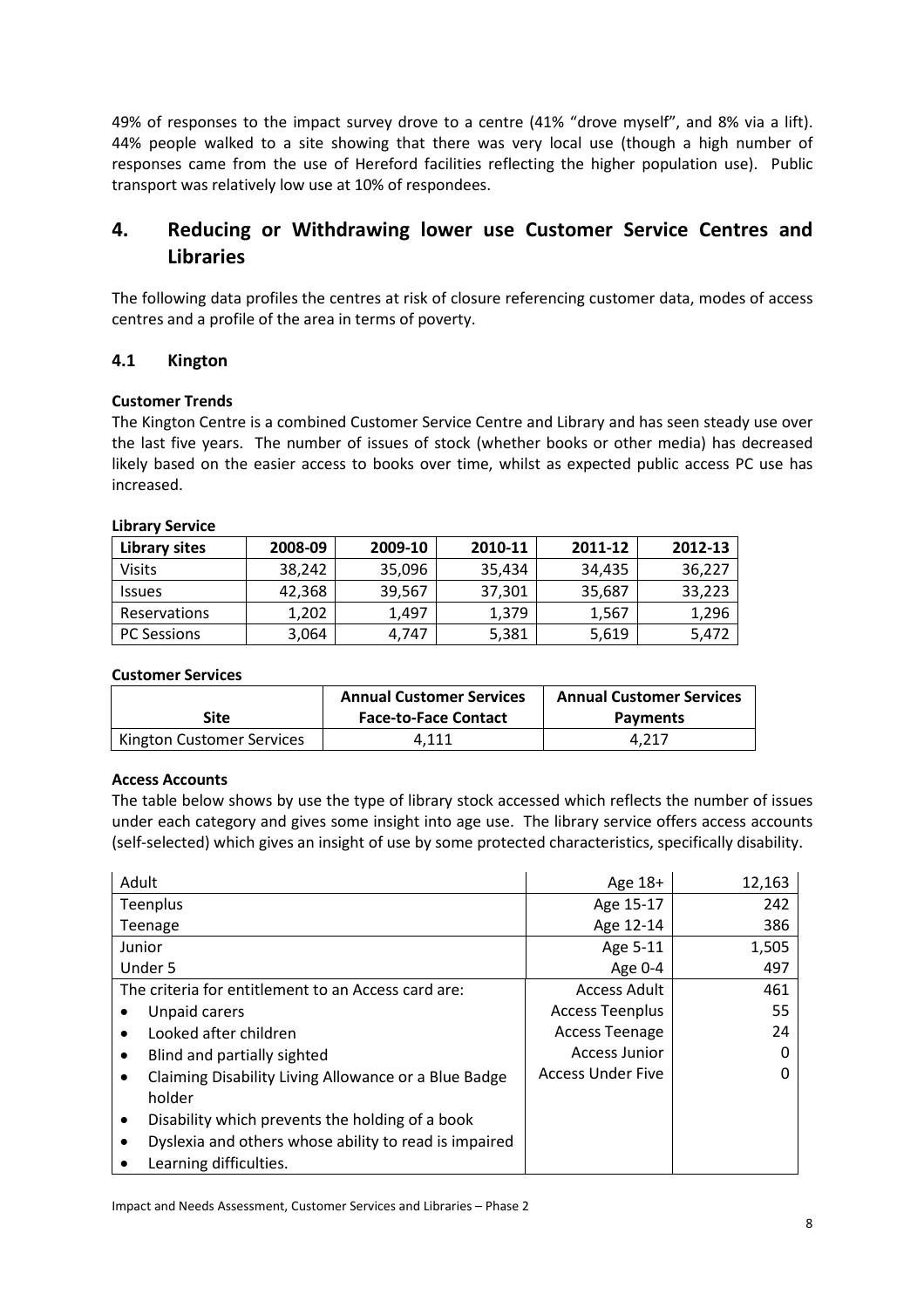## **Travel**

This information taken from the Impact Study show modes of transport is relatively evenly split between car use and walking. This suggests high local use, but also use from the rural areas surrounding Kington.



#### **Poverty**

The following information is taken from the facts and figures data produced by Herefordshire Council: as well as being amongst the most employment deprived in the county, 'Kington Central' falls within the 20% most deprived in Herefordshire in terms of overall income deprivation as well as income deprivation affecting children and income deprivation affecting older people. The town has a high rate of housing benefit claimants – close to a quarter of households – only lower than Leominster and south Hereford.

## **Mitigation for Kington Centre**

Though usage is generally low and likely to be based on the same people using the facility several times the recommendations are to:

- Focus on retaining a library function, whilst raising awareness of how people can make payment in the town or on line.
- Maximise the use of the building through co-location with a tenant.
- Explore the potential for community asset transfer of the building run as a community library.
- Retain public access PCs in the Town.
- To explore an outreach option of at least one day a week provision for customer services.

## **4.2 Bromyard**

#### **Customer Trends**

The Customer Services Centre and Library is co-located with Halo facilities offering a range of recreational opportunities. The library use in Bromyard has declined quite dramatically in the last five years reflective of visits and issues. However, public access PC use has risen linked to the world wide increase in use of technology and access to services digitally.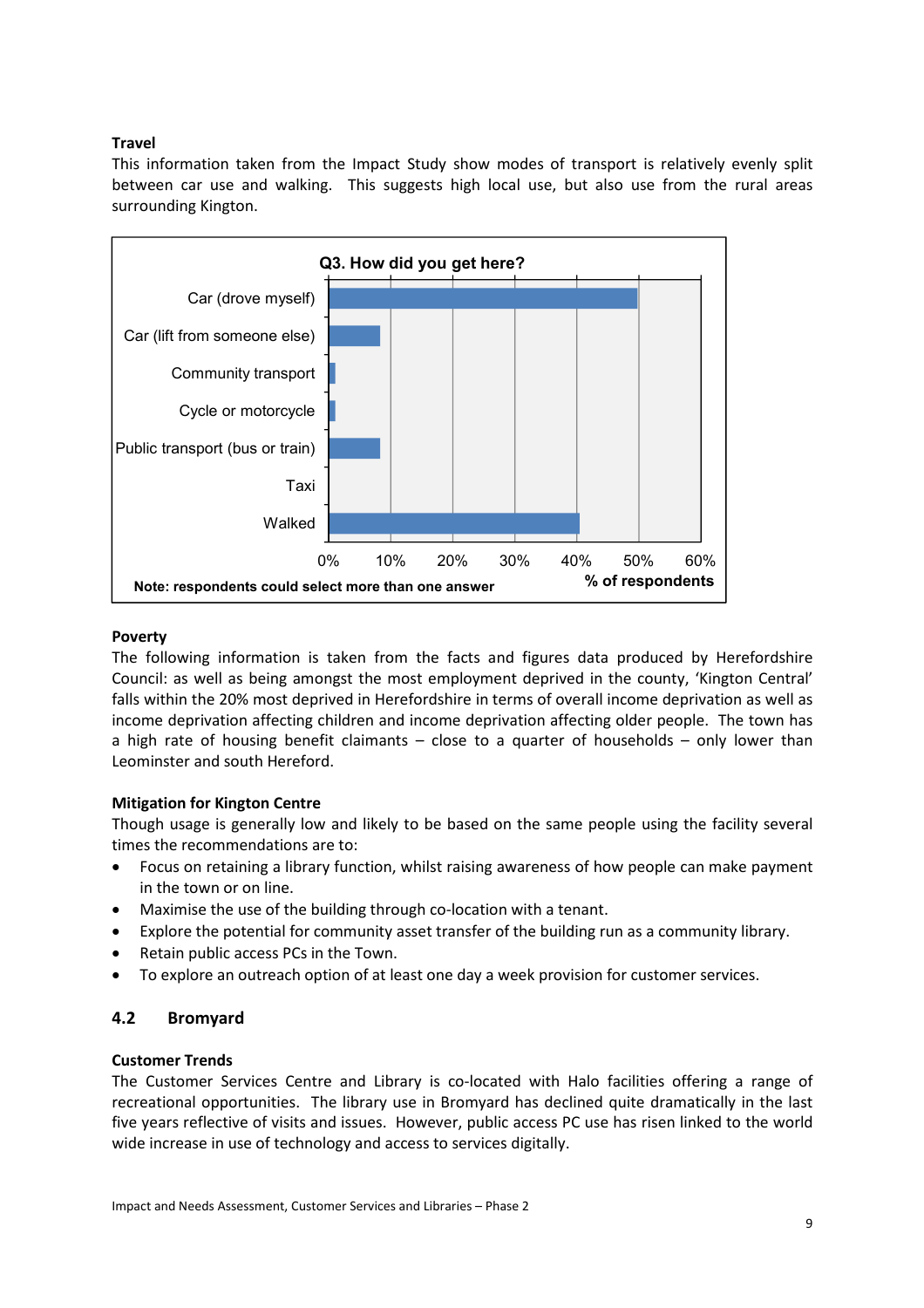| <b>Library sites</b> | 2008-09 | 2009-10 | 2010-11 | 2011-12 | 2012-13 |
|----------------------|---------|---------|---------|---------|---------|
| <b>Bromyard</b>      |         |         |         |         |         |
| Visits               | 64,564  | 60,909  | 59,193  | 55,125  | 50,916  |
| <b>Issues</b>        | 53,117  | 49,460  | 44,887  | 41.724  | 38,993  |
| <b>Reservations</b>  | 931     | 1,062   | 1,029   | 989     | 1,033   |
| <b>PC Sessions</b>   | 4,618   | 4,580   | 11,076  | 12,201  | 11,333  |

**Library usage:** 

#### **Customer Services usage:**

|                                   | <b>Annual Customer Services</b> | <b>Annual Customer Services</b> |
|-----------------------------------|---------------------------------|---------------------------------|
| Site                              | <b>Face-to-Face Contact</b>     | <b>Payments</b>                 |
| <b>Bromyard Customer Services</b> | 3.193                           | 3.774                           |

#### **Access Accounts**

The table below shows by use the type of library stock accessed reflective of the number of issues under each category giving some insight into age use. The library service offers access to accounts which gives an insight into where there is use by people who will be linked to the protected characteristics, specifically disability.

| Adult                                                        | Age 18+                  | 15465    |
|--------------------------------------------------------------|--------------------------|----------|
| <b>Teenplus</b>                                              | Age 15-17                | 144      |
| Teenage                                                      | Age 12-14                | 277      |
| Junior                                                       | Age 5-11                 | 1887     |
| Under 5                                                      | Age 0-4                  | 750      |
| The criteria for entitlement to an Access card are:          | <b>Access Adult</b>      | 555      |
| Unpaid carers                                                | <b>Access Teenplus</b>   |          |
| Looked after children<br>$\bullet$                           | <b>Access Teenage</b>    | 5        |
| Blind and partially sighted<br>$\bullet$                     | Access Junior            | 20       |
| Claiming Disability Living Allowance or a Blue<br>$\bullet$  | <b>Access Under Five</b> | $\Omega$ |
| Badge holder                                                 |                          |          |
| Disability which prevents the holding of a book<br>$\bullet$ |                          |          |
| Dyslexia and others whose ability to read is                 |                          |          |
| impaired                                                     |                          |          |
| Learning difficulties.                                       |                          |          |

#### **Travel**

This information taken from the Impact Study shows model of transport is relatively evenly split between car use and walking – high walking to the site suggests strong local use.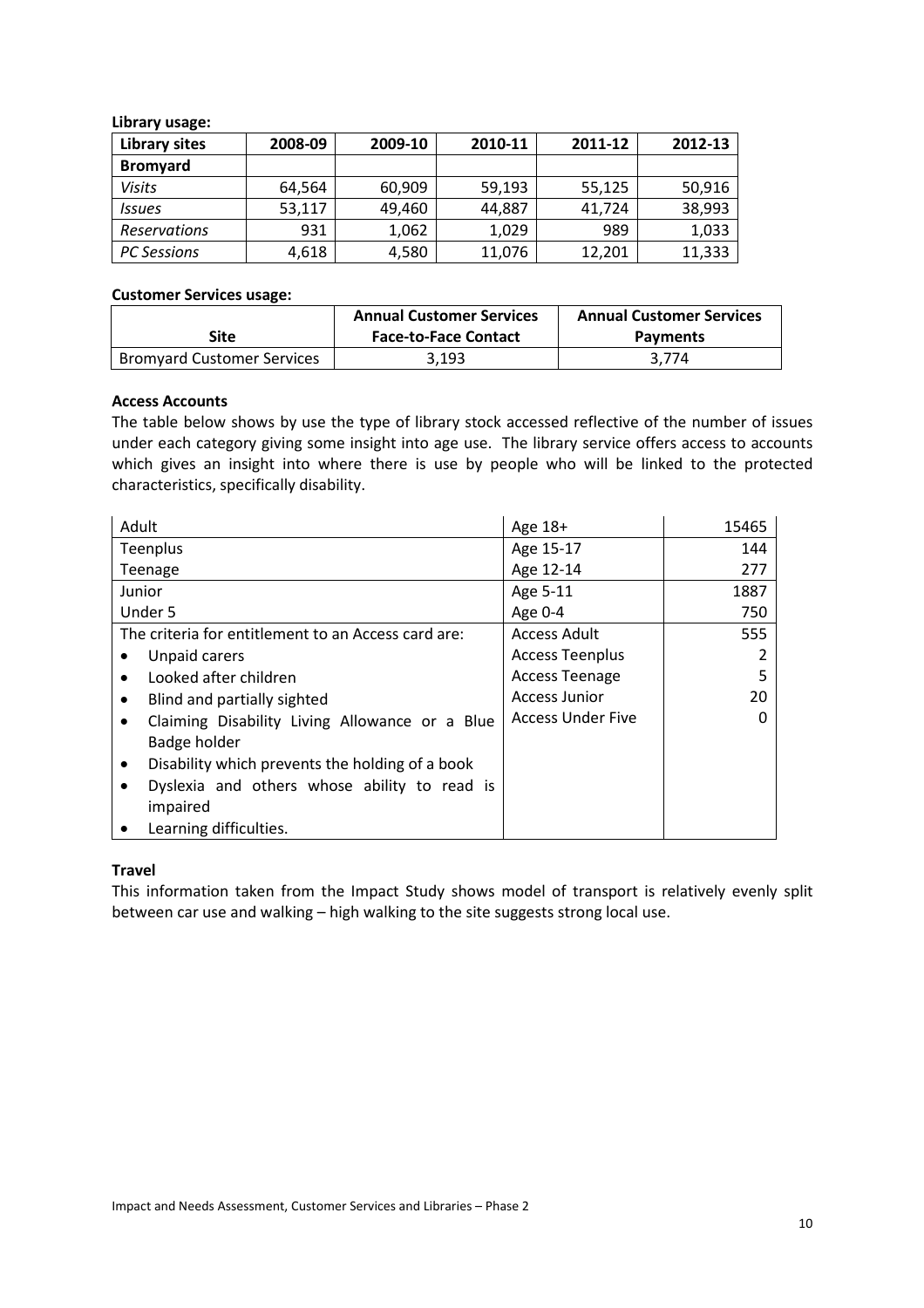

#### **Poverty**

The following information is taken from the facts and figures data produced by Herefordshire Council: 'Bromyard central' and 'Bromyard rural' are amongst the 20% most employment deprived areas of the county. Overall the area has the third highest proportion (after Leominster and south Hereford) of working age people that are employment deprived (11%). One in six people of working age in 'Central' claim an out-of-work benefit – the proportions claiming incapacity and income related benefits are particularly high compared to other parts of the county.

#### **Mitigation for Bromyard Centre**

- That there is a focus on library services using a smaller footprint of the building to enable services to be retained.
- Explore ways in which a reduced customer service can be provided working with external provider or outreach service.
- Raise awareness of alternative payment outlets including on-line and in the Town.
- That the public access PCs remain in the Town.

#### **4.3 Belmont**

#### **Customer Trends**

Belmont offers a library service on the southern edge of Hereford City in an urban area on one of the main routes into Hereford. The use over five years has been relatively consistent.

| $-0.700$ . The second $-0.700$ |         |         |         |         |         |
|--------------------------------|---------|---------|---------|---------|---------|
| Library sites                  | 2008-09 | 2009-10 | 2010-11 | 2011-12 | 2012-13 |
| <b>Visits</b>                  | 23.671  | 29,815  | 29,235  | 27.714  | 25,020  |
| <b>Issues</b>                  | 33,058  | 34.747  | 30.437  | 29.654  | 26,497  |
| <b>Reservations</b>            | 931     | 1,190   | 1.209   | 1,216   | 1,153   |
| <b>PC Sessions</b>             | 761     | 1,468   | 1,133   | 1,084   | 1,027   |

#### **Library usage:**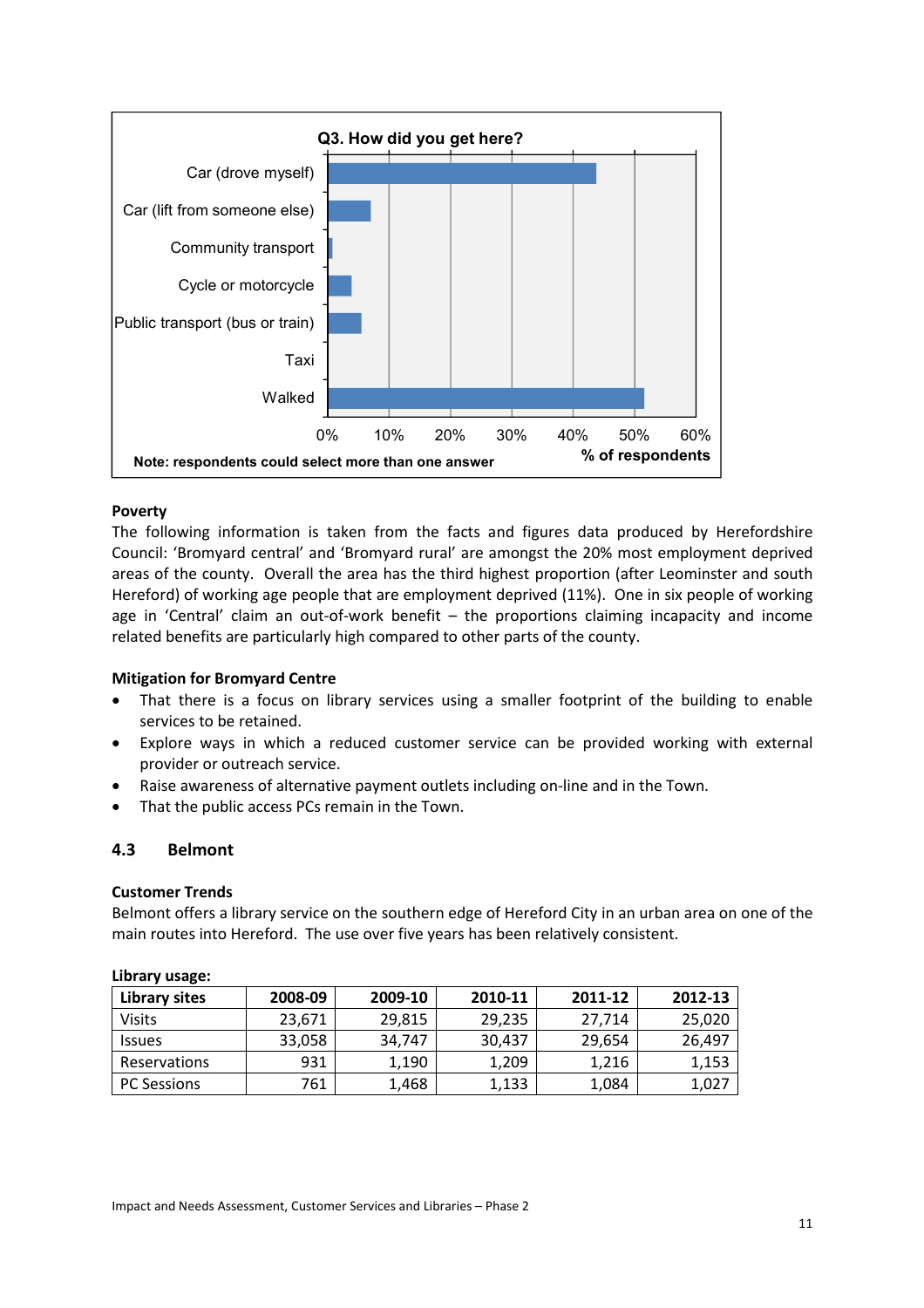#### **Access Account**

The table below shows by use the type of library stock accessed which reflects the number of issues under each category and gives some insight into age use. The library service offers access accounts which gives an insight into use by some protected characteristics, specifically disability. The number of "Access Adults" and "Access Junior" is high for the number of total users compared to the other sites and fits with the local demographic.

| Adult     |                                                     | Age 18+                  | 7435 |
|-----------|-----------------------------------------------------|--------------------------|------|
|           | Teenplus                                            | Age 15-17                | 87   |
|           | Teenage                                             | Age 12-14                | 214  |
|           | Junior                                              | Age 5-11                 | 1006 |
|           | Under 5                                             | Age 0-4                  | 666  |
|           | The criteria for entitlement to an Access card are: | <b>Access Adult</b>      | 790  |
|           | Unpaid carers                                       | <b>Access Teenplus</b>   | 11   |
| $\bullet$ | Looked after children                               | <b>Access Teenage</b>    |      |
| $\bullet$ | Blind and partially sighted                         | <b>Access Junior</b>     | 231  |
| $\bullet$ | Claiming Disability Living Allowance or a Blue      | <b>Access Under Five</b> |      |
|           | Badge holder                                        |                          |      |
| $\bullet$ | Disability which prevents the holding of a book     |                          |      |
|           | Dyslexia and others whose ability to read is        |                          |      |
|           | impaired                                            |                          |      |
|           | Learning difficulties.                              |                          |      |

## **Travel**

As expected the mode of travel shows that people will use the library from outside of the catchment because it is close to a main route (and possibly because of its proximity to high use shopping facility). Walking remains high due to its urban location, along with alternative methods of transport, specifically public transport.

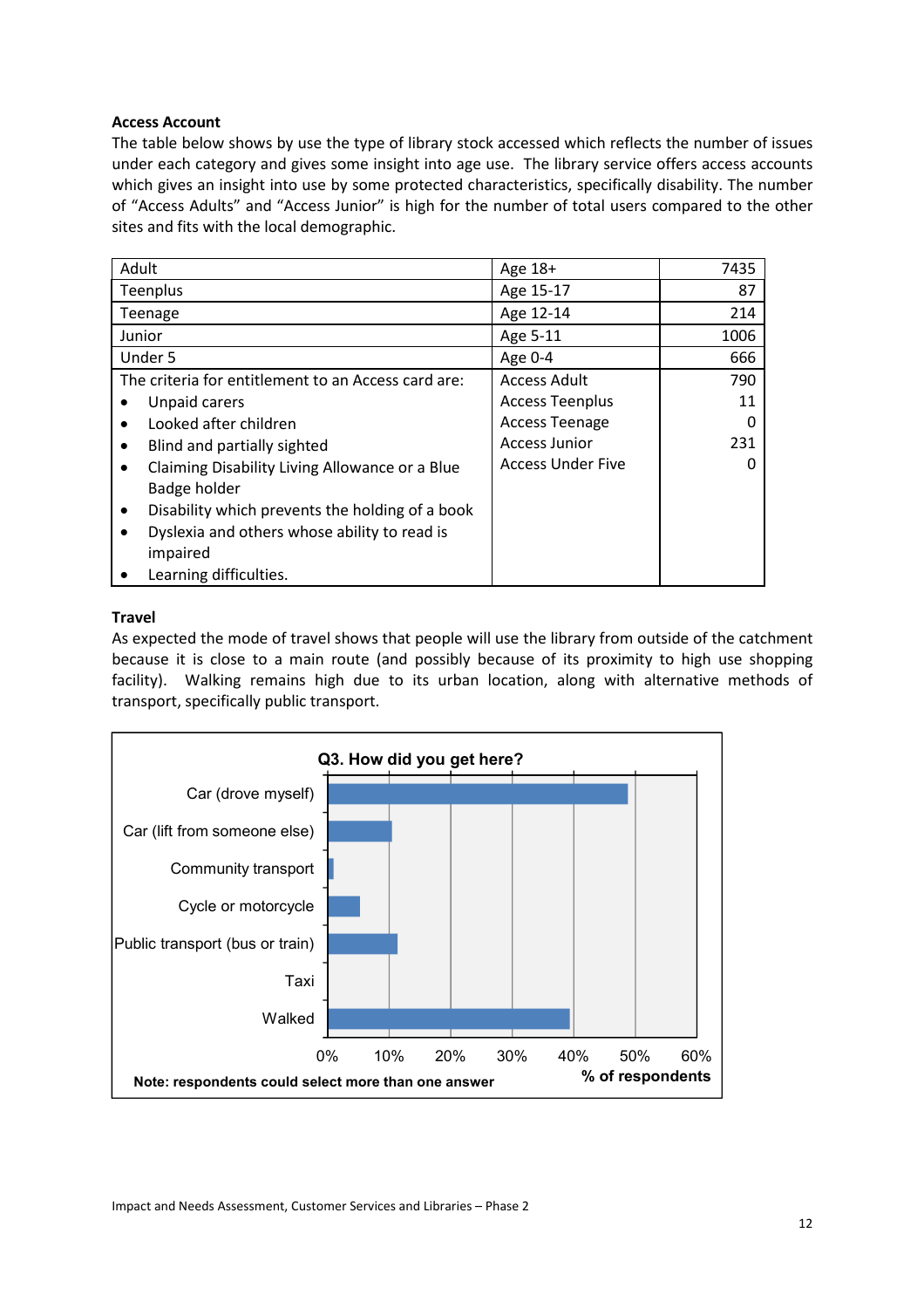#### **Poverty indicator**

This information is taken from the facts and figures data produced by Herefordshire Council: South Hereford has the county's highest rate of out-of work benefit claiming: more than one in five people of working age in 'Newton Farm-Brampton Road', 'Hunderton', 'Redhill-Belmont Road', 'Bishop's Meadow-Hunderton' and 'Golden Post-Newton Farm' (one in three people in the latter). This applies to both jobseekers (i.e. high unemployment rates) and those claiming incapacity and other income-related benefits. The proportion of young people aged 16-19 not in education, employment or training is the highest in the county.

All except the areas of 'Broadleys', 'Dales and Pastures' and Belmont Rural are amongst the 25% most deprived in Herefordshire in terms of employment (five of these are amongst the most deprived in England). Of those who do work few are self-employed and a relatively high proportion work part-time. In contrast the two newer areas of Belmont are amongst the least deprived with the highest rates of economic activity in the county and relatively few working part-time. South Hereford has the second highest rate of employment deprivation (11%) after Leominster town.

#### **Mitigation for Belmont Library**

A significant factor for Belmont Library is the catchment that will include people in poverty and low income.

That a local partnership is established to share / cover costs based on a community library model.

#### **4.4 Ledbury**

The Ledbury Library is currently housed separately from the Customer Services Centre which is based close by. The functions will be brought together on the single site at the Masters House. The move to the single site will create positive benefit for people will disability to access library services.

#### **Customer Trends**

The use of the library has decreased over the last three years quite significantly, with corresponding reduction of issues. This can be down to the poor quality of the site, and people choosing to travel to other locations.

| <b>SININITY MONACI</b>      |         |         |         |         |         |
|-----------------------------|---------|---------|---------|---------|---------|
| Library sites               | 2008-09 | 2009-10 | 2010-11 | 2011-12 | 2012-13 |
| Visits                      | 91,355  | 88,666  | 82,655  | 77,948  | 72,583  |
| <i><u><b>Issues</b></u></i> | 85,755  | 85.472  | 83,111  | 78.349  | 68,517  |
| <b>Reservations</b>         | 3,137   | 3,203   | 3,732   | 3,672   | 2,808   |
| <b>PC Sessions</b>          | 8,201   | 9,435   | 8,014   | 6,415   | 7,313   |

#### **Library usage:**

#### **Customer services usage:**

|                                 | <b>Annual Customer Services</b><br><b>Annual Customer Services</b> |                 |
|---------------------------------|--------------------------------------------------------------------|-----------------|
| Site                            | <b>Face-to-Face Contact</b>                                        | <b>Payments</b> |
| Ledbury Customer Service Centre | 5.335                                                              | 6.073           |

#### **Access Accounts**

The table below shows by use the type of library stock access which reflects the number of issues under each category and gives some insight into age use. The library service offers access accounts (self-selected) which gives an insight into use by some protected characteristics, specifically disability. High "Access Adults" is reflective of the general higher use.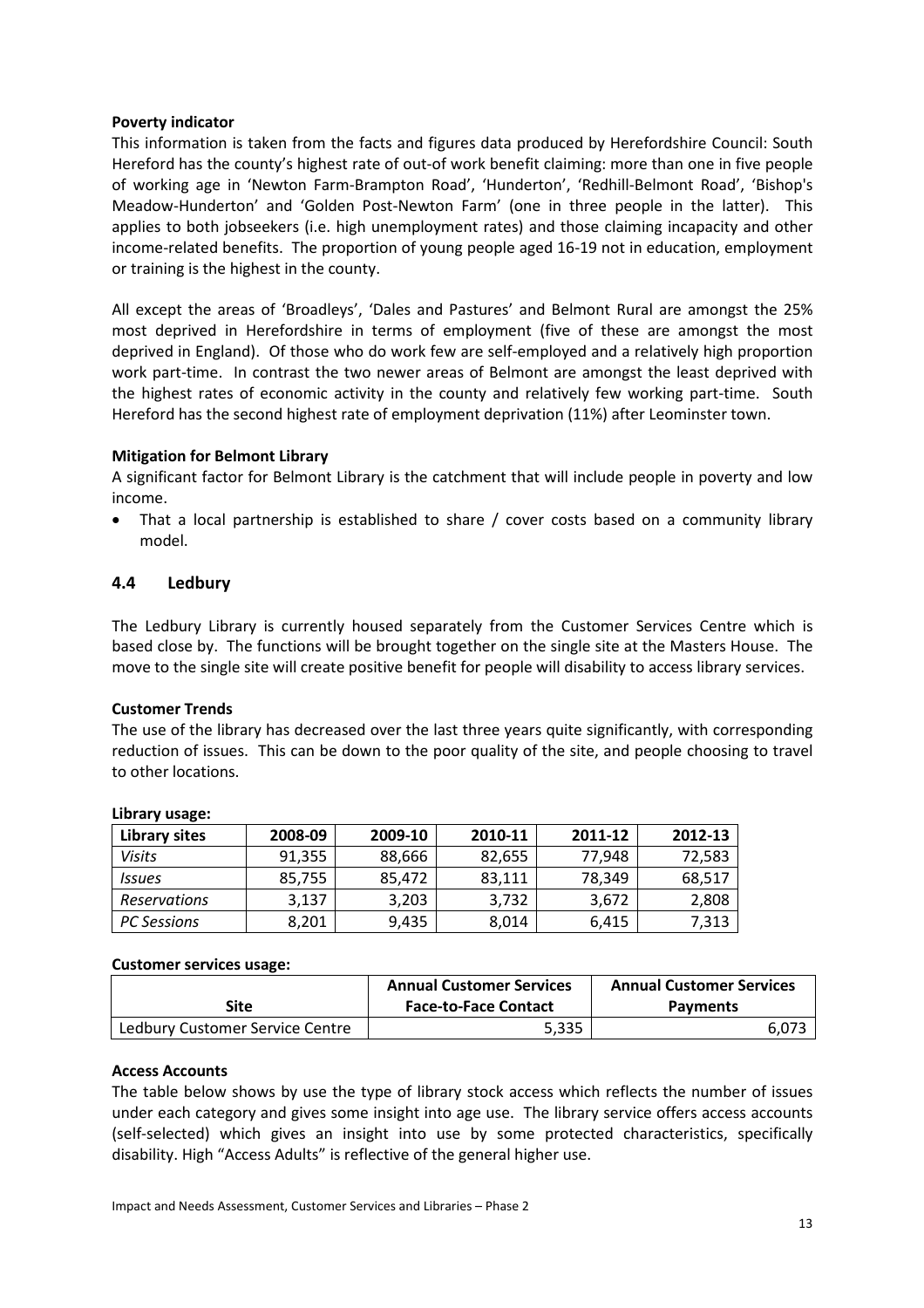| Adult                                                        | Age $18+$                | 27,517 |
|--------------------------------------------------------------|--------------------------|--------|
| Teenplus                                                     | Age 15-17                | 150    |
| Teenage                                                      | Age 12-14                | 778    |
| Junior                                                       | Age 5-11                 | 2,894  |
| Under 5                                                      | Age 0-4                  | 1,156  |
| The criteria for entitlement to an Access card are:          | <b>Access Adult</b>      | 1,229  |
| Unpaid carers                                                | <b>Access Teenplus</b>   | 4      |
| Looked after children<br>$\bullet$                           | <b>Access Teenage</b>    | 3      |
| Blind and partially sighted<br>$\bullet$                     | <b>Access Junior</b>     | 38     |
| Claiming Disability Living Allowance or a Blue<br>٠          | <b>Access Under Five</b> | 3      |
| Badge holder                                                 |                          |        |
| Disability which prevents the holding of a book<br>$\bullet$ |                          |        |
| Dyslexia and others whose ability to read is<br>٠            |                          |        |
| impaired                                                     |                          |        |
| Learning difficulties.                                       |                          |        |

## **Travel**

By far the most popular mode of transport is walking which implies that use is local, with some car use capturing use by surrounding areas.



#### **Poverty indicator**

This information is taken from the facts and figures data produced by Herefordshire Council: Ledbury has relatively low levels of income deprivation, with 'New Mills' and 'Spiral' amongst the least deprived both nationally and locally. The exceptions are 'Central' and 'Ring Road', which are amongst the most deprived in Herefordshire in terms of income deprivation – for the total population and for children. 'Central' is also one of the most deprived in Herefordshire in terms of income deprivation affecting older people.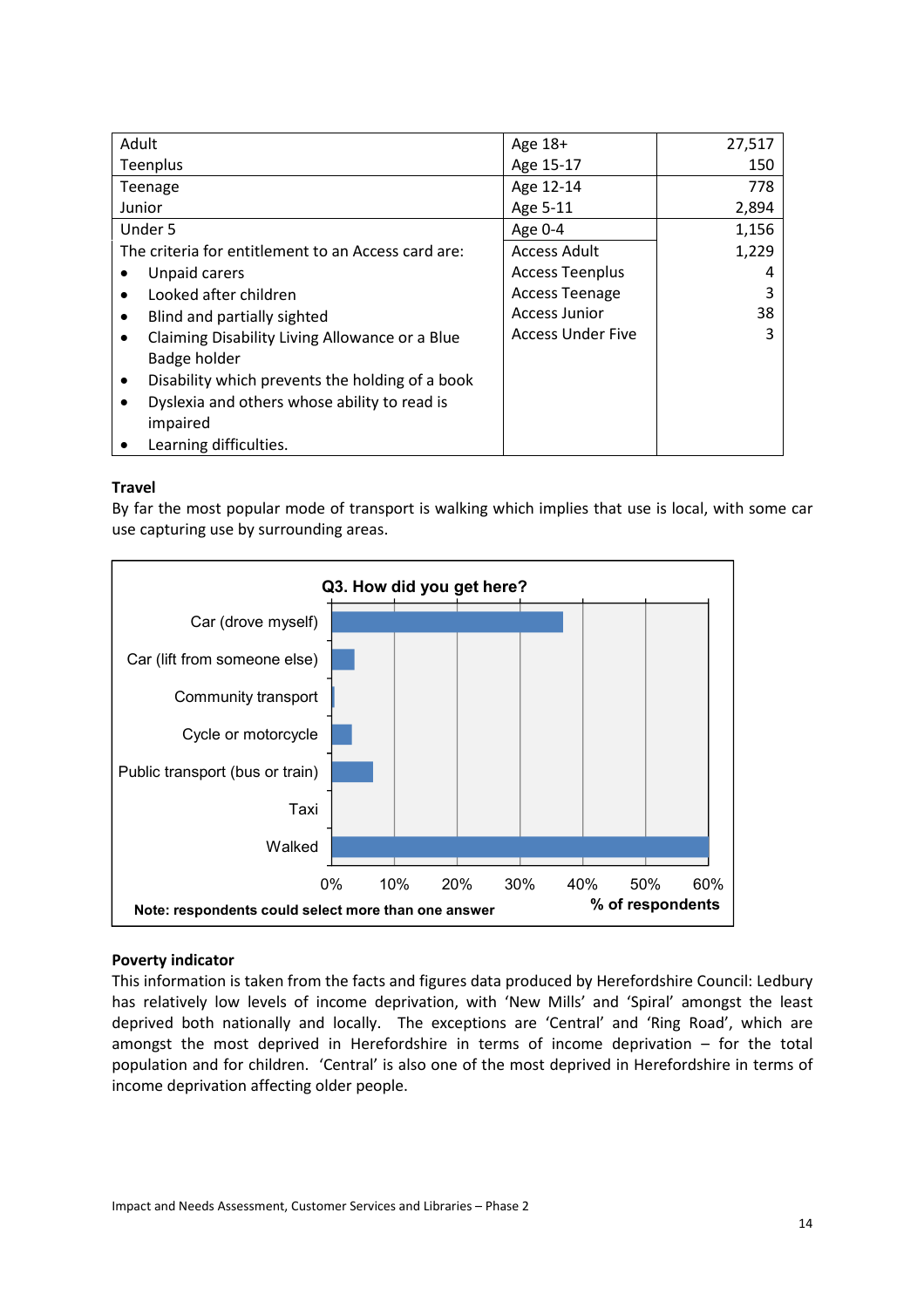## **Mitigation for Ledbury Customer Services and Library**

- Retain an element of staff presence to support the library and customer service functions, balanced with community support
- Design the public spaces of the building that allows for self-service
- whilst raising awareness of how people can make payment in the town or on line
- Maximise the use of the building through co-location, including collaboration with co-tenants to even extend opening hours.
- Retain public access PCs in the Town.

# **5. Digital Exclusion**

This Impact and Needs Assessment considers digital exclusion because of the increased reliance of services being accessed on-line, specifically payments and access a range of customer services and fault reporting.

This data assesses who currently use and don't use the internet, the barriers for being on-line, and any mitigation that can be put in place.

## **5.1 Use and Non-Use**

Internet use has increased significantly over time, more frequently and through a range of devices which make connection much more flexible and available. For example in 2013, 36 million adults (73%) in Great Britain accessed the Internet every day, 20 million more than in 2006; and using a mobile phone to access the internet has more than doubled between 2010 and 2013, from 24% to  $53\%^{9}$ .

|                                | Ever used % |         | Never used% |         |
|--------------------------------|-------------|---------|-------------|---------|
|                                | 2012 Q2     | 2013 Q2 | 2012 Q2     | 2013 Q2 |
| UK                             | 84.3        | 85.9    | 15.5        | 13.9    |
| West Midlands                  | 81.8        | 84.1    | 18.0        | 15.7    |
| <b>County of Herefordshire</b> | 85.0        | 87.6    | 15.0        | 11.7    |
| Worcestershire                 | 80.3        | 89.3    | 19.7        | 10.7    |
| Warwickshire                   | 81.1        | 83.9    | 18.8        | 15.8    |
| <b>Telford and Wrekin</b>      | 78.8        | 79.5    | 20.3        | 20.5    |
| Shropshire CC                  | 86.3        | 87.5    | 13.7        | 12.0    |
| Stoke-on-Trent                 | 84.5        | 79.5    | 15.2        | 20.5    |

## **Percentage of internet users and non-users, by low level geographical location, UK (Persons aged 16 years and over)**

*Source: Office of National Statistics* 

 $\overline{a}$ 

Information from the Office for National Statistics also shows that certain protected characteristics are less likely to use the internet<sup>10</sup>.

 $9$  Statistic Bulletin: internet access, households and individuals, 8 August 2013

<sup>&</sup>lt;sup>10</sup> Office for National Statistics Quarterly Update on Internet Access, August 2013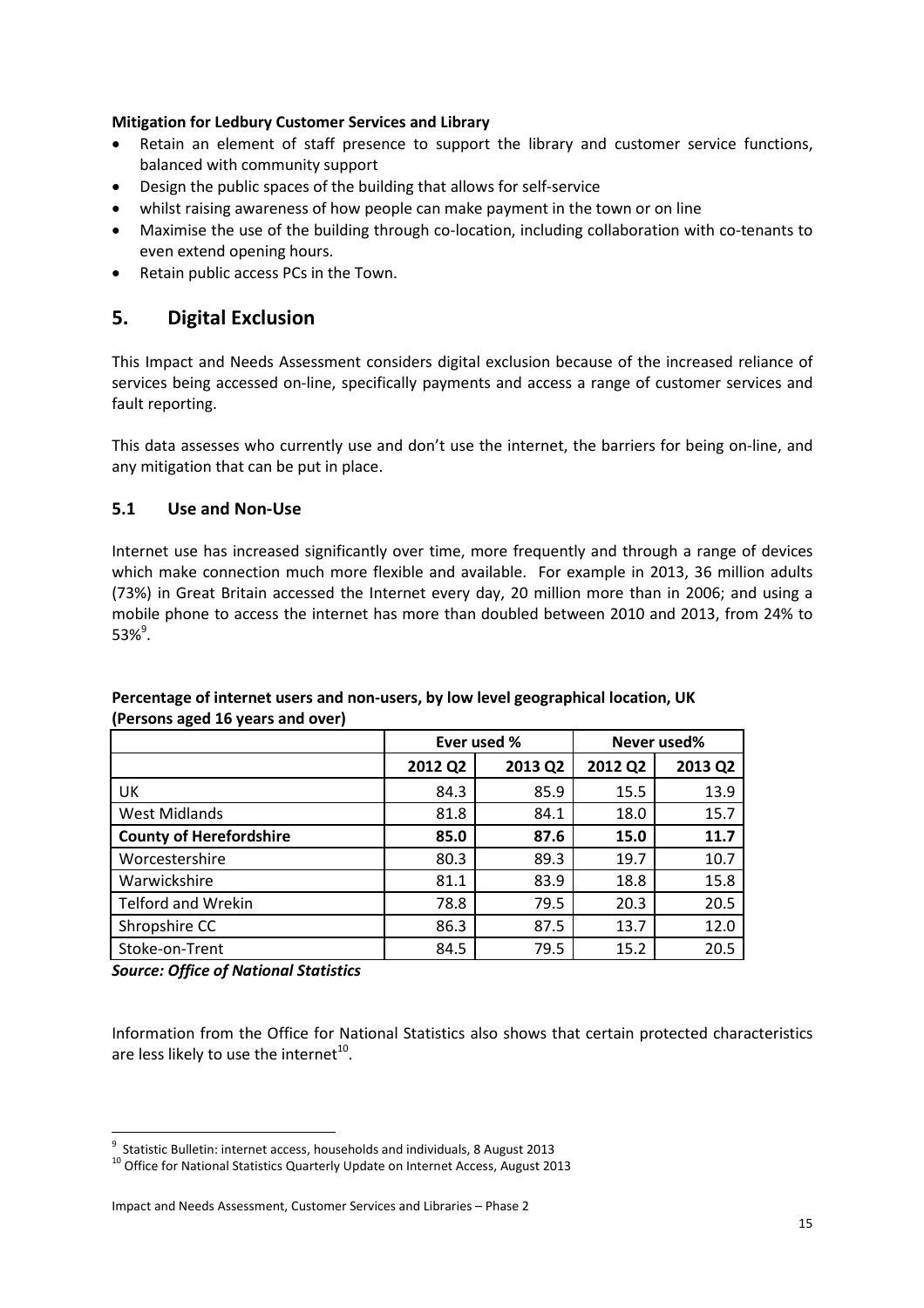**Older people less likely to use the internet**: Almost all adults aged 16 to 24 years (99%) had ever used the Internet (7.1 million people). In contrast, only 33% of adults aged 75 years and over had ever used the Internet.

|                      | <b>Survey estimate</b> |
|----------------------|------------------------|
| All (thousands)      | 7,075                  |
| All $(\%)$           | 13.9                   |
| Age group (years; %) |                        |
| $16 - 24$            | 0.5                    |
| 25-34                | 1.1                    |
| 35-44                | 2.6                    |
| 45-54                | 6.8                    |
| 55-64                | 14.3                   |
| 65-74                | 32.5                   |
| $75+$                | 67.3                   |

#### **Internet non users by age, 2013 Q2**

*Source: Office of National Statistics* 

**Difference in use between genders is higher in older age:** Non-use was relatively similar for males and females aged 16 to 64 years, however, internet non-use differed for adults aged 65 years and over. Where 28% of males aged 65 to 74 years had never used the Internet, the corresponding total for females was 36%. This difference grows to 14 percentage points for males and females aged 75 years and over.

**Older people access the internet less frequently**: adults over 75 years were the most likely to have last used the Internet more than 3 months ago. In contrast, less than 1% of Internet users aged 16 to 24 years had last used it more than 3 months ago.

#### **When adults last used the Internet by age group (%), Q2 2013**

|                        |       | .<br>--    |       |       |       |       |       |
|------------------------|-------|------------|-------|-------|-------|-------|-------|
|                        | 16-24 | 25-34      | 35-44 | 45-54 | 55-64 | 65-74 | $75+$ |
| Within last 3 months   | 99.3  | 99.0       | 98.7  | 97.5  | 95.7  | 92.2  | 85.8  |
| More than 3 months ago | 0.7   | 1 በ<br>T.N | ᅩ.    | ر .   | 4.3   | 7.8   | 14.2  |
| $  -$<br>.             |       |            |       |       |       |       |       |

*Source: Office of National Statistics* 

**Disabled people are less likely to use the internet**: Individuals with a disability are approximately four times more likely to have never used the Internet than individuals without a disability. At Q2 2013, there were 3.8 million disabled adults, as defined by the Disability Discrimination Act (DDA), who had never used the Internet. This represents 33% of those who were disabled and over half (54%) of the 7.1 million adults who had never used the Internet.

#### **Internet non-users by disability status %**

|                                | Q1   | Q <sub>2</sub> | Q3   | Q4   | Q1   | Q2   | Q3   | Q4   | Q1   |
|--------------------------------|------|----------------|------|------|------|------|------|------|------|
|                                | 2011 | 2011           | 2011 | 2011 | 2012 | 2012 | 2012 | 2012 | 2013 |
| DDA disabled                   | 35.8 | 36.8           | 36.3 | 34.5 | 34.6 | 33.7 | 33.4 | 32.8 | 31.9 |
| disability<br>limiting<br>Work |      |                |      |      |      |      |      |      |      |
| only                           | 11.2 | 11.4           | 11.1 | 10.8 | 10.3 | 10.0 | 9.6  | 8.7  | 8.0  |
| No disability                  | 11.9 | 11.6           | 10.8 | 10.9 | 10.6 | 10.1 | 9.6  | 9.3  | 8.6  |

*Source: Office of National Statistics*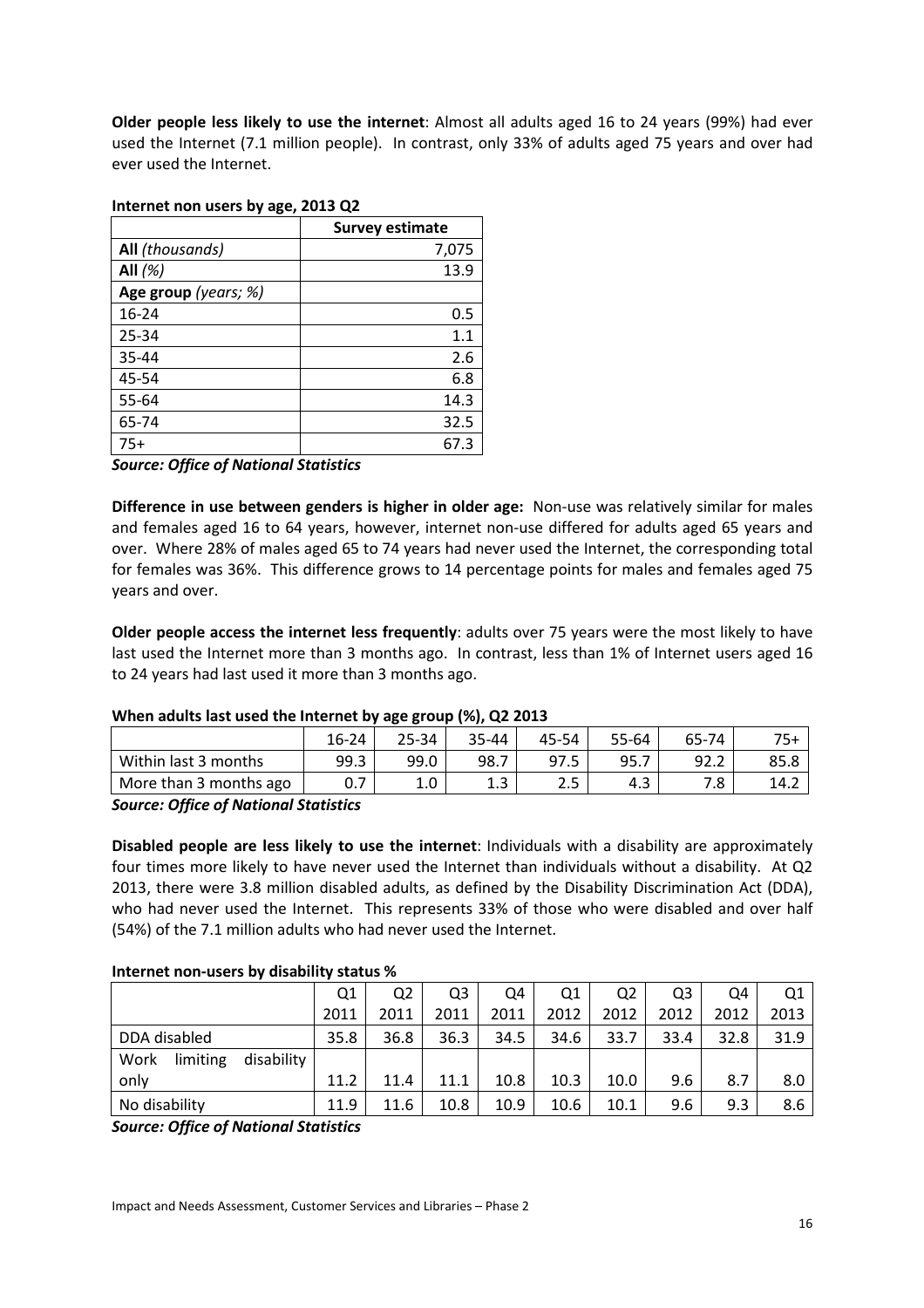**People on lower income less likely to use the Internet**: Of those adults in employment whose gross weekly pay was less than £200 per week, 6% (315,000) had never used the Internet. Internet use has almost reached full coverage for those earning in excess of £500 a week, with Internet use at 99% or above for all adults with weekly pay rates above this level.

| <b>Pay Band</b> |         | Never used |         |         |         |         |
|-----------------|---------|------------|---------|---------|---------|---------|
|                 | 2011 Q2 | 2012 Q2    | 2012 Q3 | 2012 Q4 | 2013 Q1 | 2013 Q2 |
| $<$ £200        | 9.2     | 6.5        | 6.6     | 5.7     | 5.4     | 5.9     |
| £200-£299       | 7.5     | 5.1        | 5.5     | 4.9     | 4.3     | 4.6     |
| £300-£399*      | 4.7     | 4.1        | 4.3     | 3.1     | 4.1     | 2.2     |
| £400-£499       | 3.3     | 2.6        | 3.0     | 2.3     | 2.4     | 1.9     |
| £500-£599       | 2.5     | 1.3        | 1.7     | 1.7     | 1.1     | 0.9     |
| £600-£699       | 1.8     | 2.1        | 1.4     | 0.3     | 0.5     | 0.6     |
| £700-£799       | 0.7     | 0.6        | 0.3     | 0.4     | 0.6     | 1.0     |
| £800-£899       | 0.8     | 1.0        | 0.9     | 0.4     | 0.2     | 0.0     |
| £900-£999       | 1.4     | 0.0        | 0.3     | 0.4     | 1.8     | 0.8     |
| £1000-£1499     | 0.0     | 0.2        | 0.2     | 0.4     | 0.0     | 0.0     |
| £1500-£1999     | 0.0     | 0.0        | 0.2     | 0.0     | 0.0     | 0.0     |
| £2000+          | 0.0     | 0.0        | 0.0     | 0.0     | 0.0     | 0.0     |

**Internet use and non-use by gross weekly pay % (persons 16 years and over)** 

*Source: Office for National Statistics* 

\*Herefordshire average weekly wage is £384

**Moving in the right direction:** There is a range of evidence that is indicating that more people are using the Internet – across the age, ability and wage spectrum:

- Internet use has increased over time for those individuals earning less than £200 per week.
- At Q2 2011 approximately 9% (511,000) had never used the Internet, this compares with 6% (315,000) at Q2 2013.
- A sizable increase in daily computer use, by age, in the past seven years has been for adults aged 65 and over.
- In 2006, just 9% reported that they used a computer every day, this compares to 37% in 2013<sup>11</sup>.
- 18% of pensioners are now signed up to one social networking site<sup>12</sup> and 2% of UK Facebook visitors were over the age of  $65^{13}$ .

## **5.2 Barriers to Use**

 $\overline{a}$ 

Of the 4 million households without Internet access, the majority (59%) said that they didn't have a connection because they 'did not need it'. Approximately (20%) indicated that they did not have the Internet in their household due to a lack of computer skills, with equipment costs (13%) and access costs (12%) being barriers to use<sup>14</sup>.

 $^{11}$  Statistic Bulletin: internet access, households and individuals, 8 August 2013

<sup>&</sup>lt;sup>12</sup> WeLoveLocalGov Blog, What Can Change in Five Years, 2011, From Housing and Litter to Facebook and Twitter Updating your Status, BDO Local Government, March 2012

<sup>&</sup>lt;sup>13</sup>From Housing and Litter to Facebook and Twitter Updating your Status, BDO Local Government, March 2012

<sup>14</sup> Internet Access - Households and Individuals, 2013, 8 August 2013

Impact and Needs Assessment, Customer Services and Libraries – Phase 2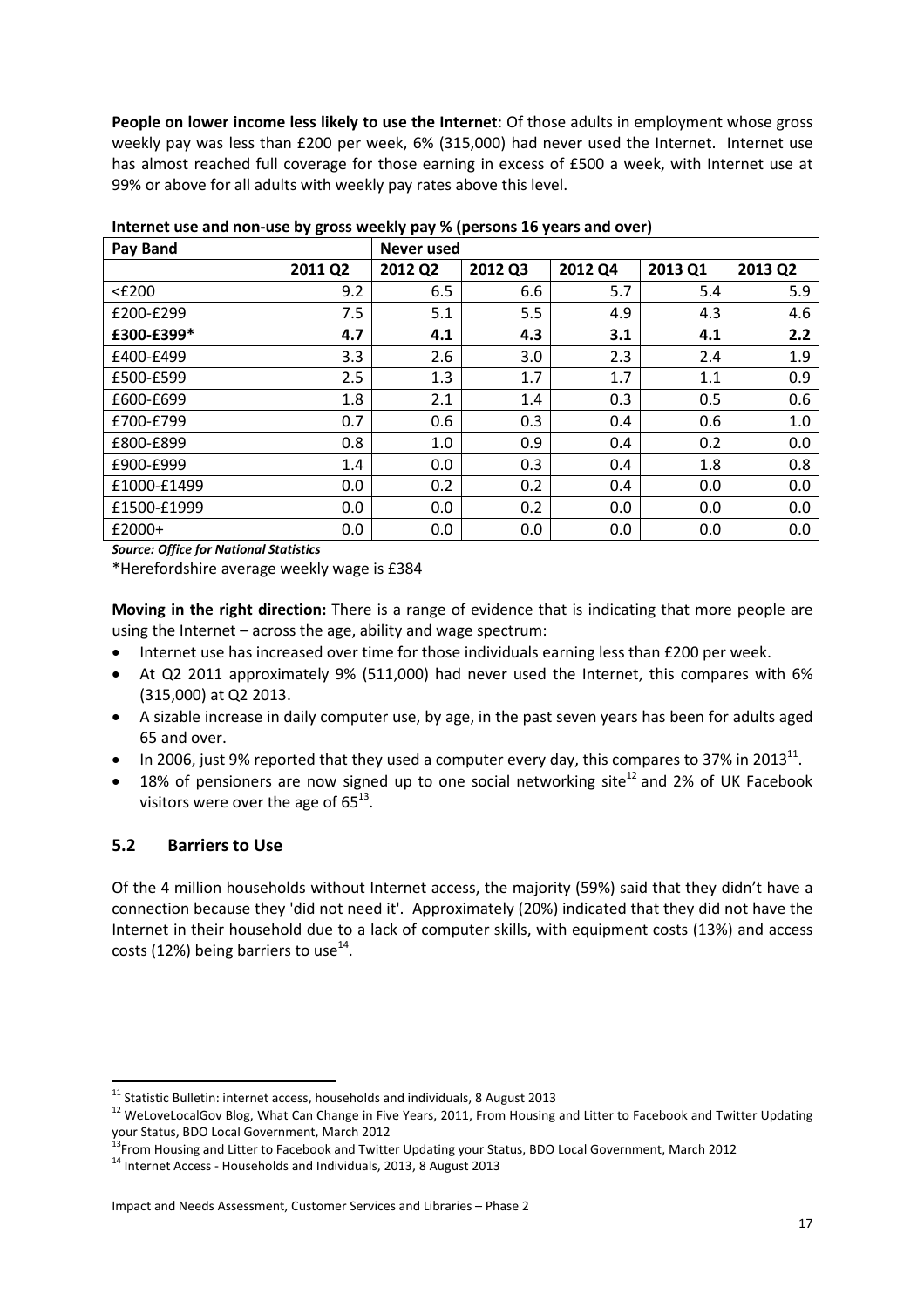| <b>Barriers</b>                                           | 2006                     | 2013 |
|-----------------------------------------------------------|--------------------------|------|
| Don't need Internet (not useful, not interesting, etc.)   | 34                       | 59   |
| Lack of skills                                            | $\overline{\phantom{0}}$ | 20   |
| Equipment costs too high                                  | 21                       | 13   |
| Access costs too high (telephone, broadband subscription) | 16                       | 12   |
| Have access to the Internet elsewhere                     | 10                       |      |
| Privacy or security concerns                              | 8                        |      |
| Physical or sensorial disability                          | 3                        |      |
| Other reason                                              | 13                       |      |

*Source: Internet Access - Households and Individuals, 2013, 8 August 2013* 

These findings reflect research regarding Herefordshire residents' internet use through a survey that ran from September 2011 to February 2012 and generated 5,057 responses from the county with 157 responses were from residents without the Internet. Also more recent work conducted across the LEP area of the Marches and Gloucestershire shows barriers of need within people who do not have access to the internet.

By putting the data together it can be assumed that over half of the people who have never used the internet consider they do not need or want it. This would be approximately 6% of the Herefordshire population (11.7% of the population never used the internet next to 59% of people never used the internet don't consider they need to). Again based on data this is likely to be older people and specifically older women. The trend data shows that more people are migrating to using the internet, though this cultural shift will take more effort and longer with the later adapter.

## **Recommendations**

Based on the Impact and Needs Assessment findings the recommendations are based on:

- Conduct further impact assessment between April and September 2014 to understand alternative methods of accessing services for people most affected.
- Delay budget savings until April 2015 to develop opportunities to work with local communities and to support change in use of accessing services.
- Instigate change in advance for April 2015 when there is limited impact on the protected characteristics.
- Develop programmes that encourage greater awareness and training for people to use the internet.
- Work across department to ensure mechanisms are in place for people to pay through cashless systems.
- Conduct relevant training for volunteers operating the library service, including equality training.
- The case based approach is considered a positive way forward in addressing needs of people who have a combination of issues and can be a way of preventing people reaching crisis point.